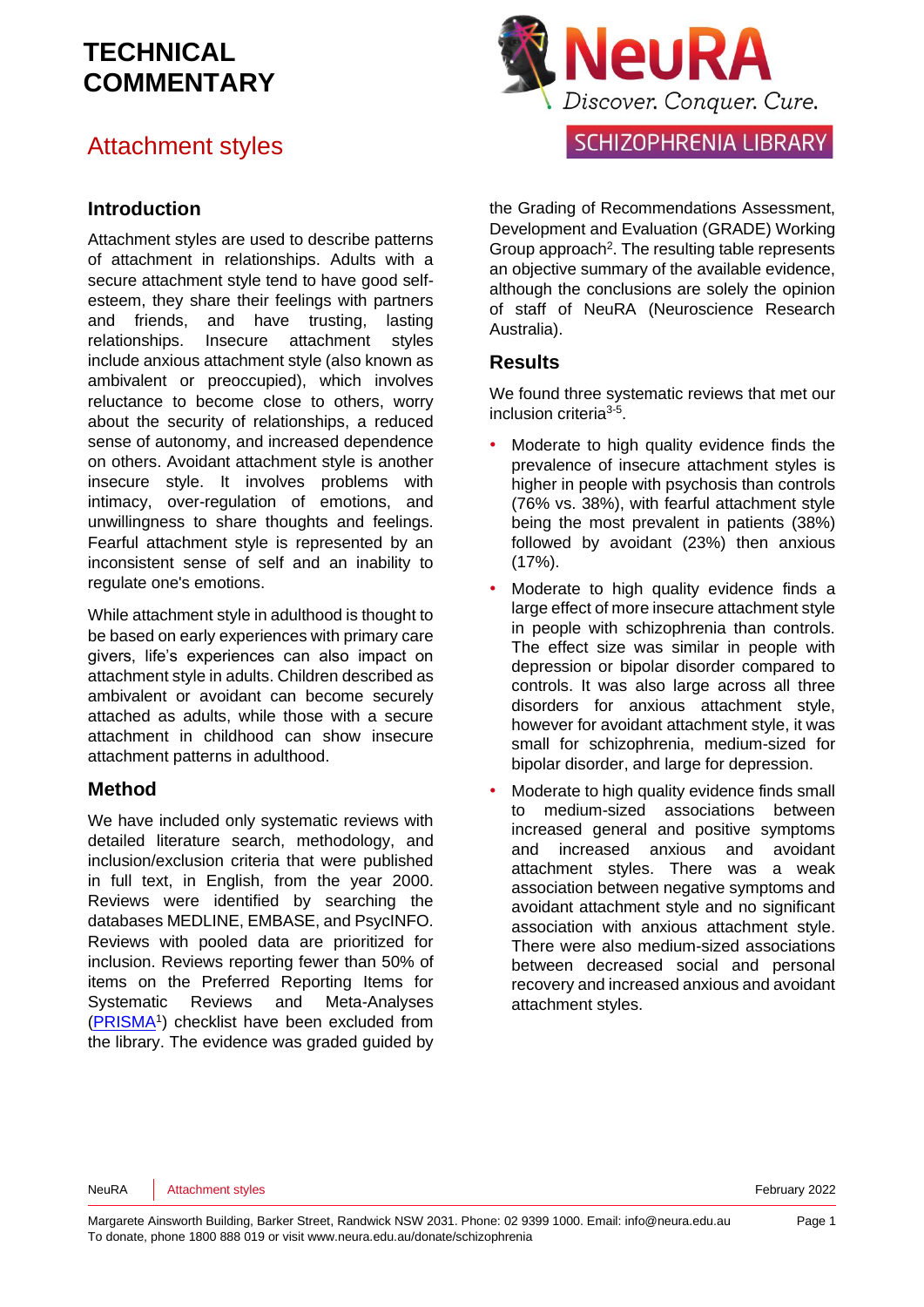## Attachment styles



#### **SCHIZOPHRENIA LIBRARY**

*Carr SC, Hardy A, Fornells-Ambrojo M*

**Relationship between attachment style and symptom severity across the psychosis spectrum: A meta-analysis** 

#### **Clinical Psychology Review 2018; 59: 145-58**

[View review abstract online](https://www.ncbi.nlm.nih.gov/pubmed/29229220)

| Comparison                 | Relationship between symptoms and insecure attachment style<br>in people with psychosis and controls.                                                                                                                                                                                                                        |
|----------------------------|------------------------------------------------------------------------------------------------------------------------------------------------------------------------------------------------------------------------------------------------------------------------------------------------------------------------------|
| <b>Summary of evidence</b> | Moderate to high quality evidence (large samples, inconsistent,<br>precise, direct) finds the prevalence rate of insecure attachment<br>style was significantly higher in people with psychosis than<br>controls (76% vs. 38%), with fearful attachment style being the<br>most prevalent followed by avoidant then anxious. |

#### **Insecure attachment styles**

*The prevalence rate of insecure attachment styles was significantly higher in people with psychosis;*

Psychosis: 10 studies, N = 1,305, prevalence = 76%, 95%CI 0.65% to 0.84%,  $I^2 = 86\%$ 

Control: 6 studies, N = 10,391, prevalence = 38%, 95%CI 0.31% to 0.44%,  $I^2 = 59%$ 

Q = 29.24, *p* < 0.001

Subgroup analysis within the clinical sample showed fearful attachment style was the most prevalent (38%), followed by avoidant attachment style (23%) then anxious attachment style (17%).

*Small, significant associations were found between increased positive symptoms (or psychotic-like symptoms in controls) and increased anxious attachment style;*

Psychosis: 11 studies, *r* = 0.23, 95%CI 0.14 to 0.33, *p* < 0.001, I <sup>2</sup> ≥ 50%

Control: 11 studies, *r* = 0.28, 95%CI 0.21 to 0.35, *p* < 0.001, I <sup>2</sup> ≥ 80%

*A small, significant association was found between increased negative-like symptoms in controls and increased anxious attachment style, with no significant association in clinical samples;*

Psychosis: 7 studies, *r* = 0.11, 95%CI -0.03 to 0.25, *p* = 0.057, I <sup>2</sup> ≥ 50%

Control: 5 studies, *r* = 0.25, 95%CI 0.12 to 0.37, *p* < 0.001, I <sup>2</sup> ≥ 80%

*Small, significant associations were found between increased positive symptoms (or psychotic-like symptoms in controls) and increased avoidant attachment style;*

Psychosis: 11 studies, *r* = 0.15, 95%CI 0.04 to 0.25, *p* = 0.006, I <sup>2</sup> ≥ 50%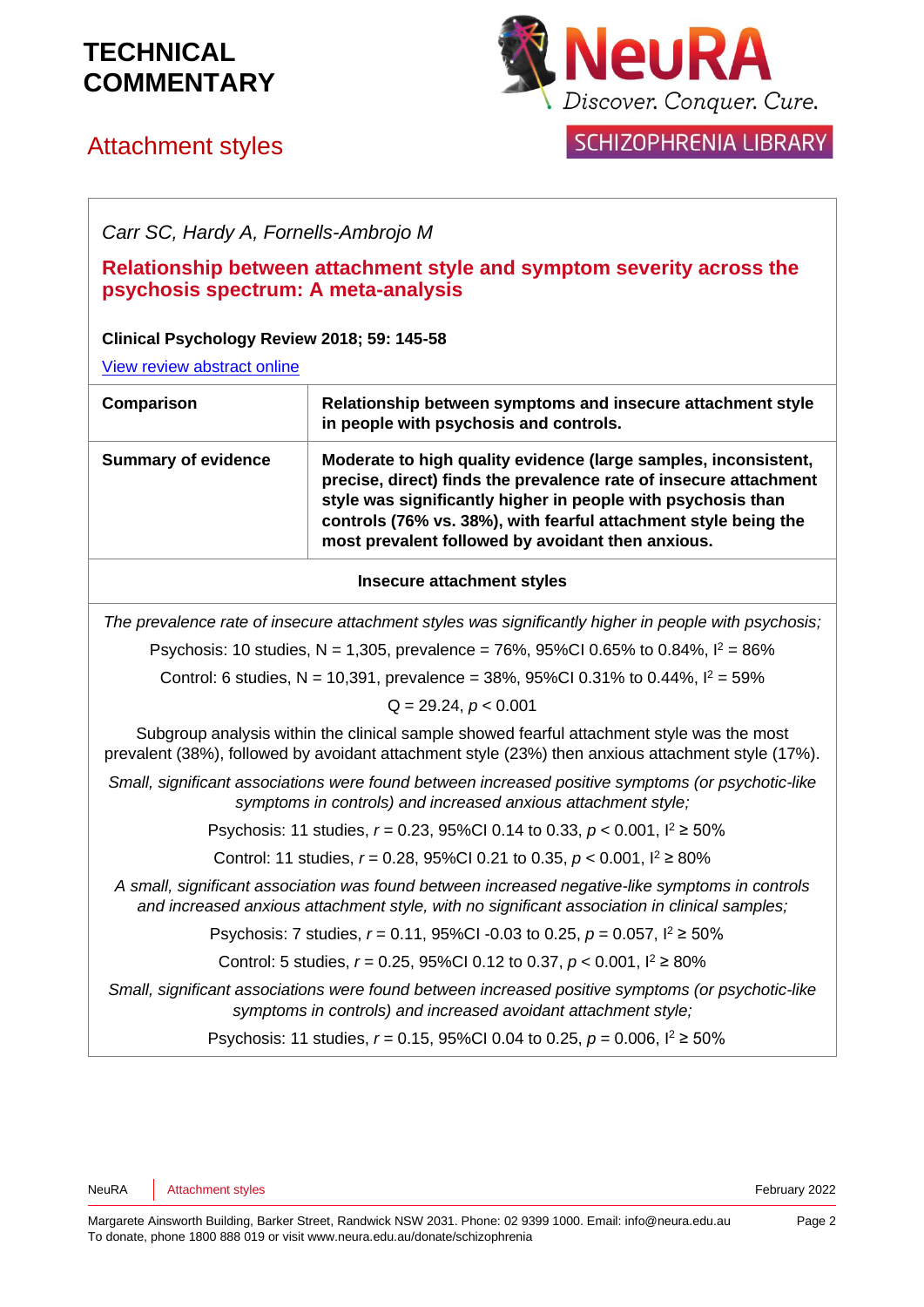

### Attachment styles

#### **SCHIZOPHRENIA LIBRARY**

Control: 11 studies, *r* = 0.19, 95%CI 0.13 to 0.25, *p* < 0.001, I <sup>2</sup> ≥ 80%

*A small, significant association was found between increased negative-like symptoms in controls and increased avoidant attachment style, with no significant association in clinical samples;*

Psychosis: 7 studies, *r* = 0.11, 95%CI -0.03 to 0.25, *p* = 0.133, I <sup>2</sup> ≥ 50%

Control: 5 studies, *r* = 0.38, 95%CI 0.28 to 0.48, *p* < 0.001, I <sup>2</sup> ≥ 80%

| Consistency in results <sup>‡</sup> | Inconsistent |
|-------------------------------------|--------------|
| <b>Precision in results</b> §       | Precise      |
| Directness of results               | Direct       |

| Herstell S, Betz LT, Penzel N, Chechelnizki R, Filihagh L, Antonucci L, Kambeitz J                                                                                                                                                                                     |                                                                                                                                                                                                                                                                                                                                                                                                                                                                                                                        |  |
|------------------------------------------------------------------------------------------------------------------------------------------------------------------------------------------------------------------------------------------------------------------------|------------------------------------------------------------------------------------------------------------------------------------------------------------------------------------------------------------------------------------------------------------------------------------------------------------------------------------------------------------------------------------------------------------------------------------------------------------------------------------------------------------------------|--|
| Insecure attachment as a transdiagnostic risk factor for major psychiatric<br>conditions: A meta-analysis in bipolar disorder, depression, and<br>schizophrenia spectrum disorder<br>Journal of Psychiatric Research 2021; 144: 190-201<br>View review abstract online |                                                                                                                                                                                                                                                                                                                                                                                                                                                                                                                        |  |
|                                                                                                                                                                                                                                                                        |                                                                                                                                                                                                                                                                                                                                                                                                                                                                                                                        |  |
| Comparison                                                                                                                                                                                                                                                             | Insecure attachment styles in people with schizophrenia vs.<br>controls and vs. depression and bipolar disorder.                                                                                                                                                                                                                                                                                                                                                                                                       |  |
| <b>Summary of evidence</b>                                                                                                                                                                                                                                             | Moderate to high quality evidence (large sample, inconsistent,<br>precise, direct) finds a large effect of more insecure attachment<br>style in people with schizophrenia than controls. The effect size<br>was similar in people with depression or bipolar disorder<br>compared to controls. It was also large across all three<br>disorders for anxious attachment style, however for avoidant<br>attachment style, it was small for schizophrenia, medium-sized<br>for bipolar disorder, and large for depression. |  |
| <b>Insecure attachment styles</b>                                                                                                                                                                                                                                      |                                                                                                                                                                                                                                                                                                                                                                                                                                                                                                                        |  |
| A large effect of more insecure attachment styles in people with schizophrenia than controls;                                                                                                                                                                          |                                                                                                                                                                                                                                                                                                                                                                                                                                                                                                                        |  |
|                                                                                                                                                                                                                                                                        | 10 studies, N = 918, $g = 0.79$ , 95%Cl 0.52 to 1.07, $p < 0.05$ , $l^2 = 68\%$                                                                                                                                                                                                                                                                                                                                                                                                                                        |  |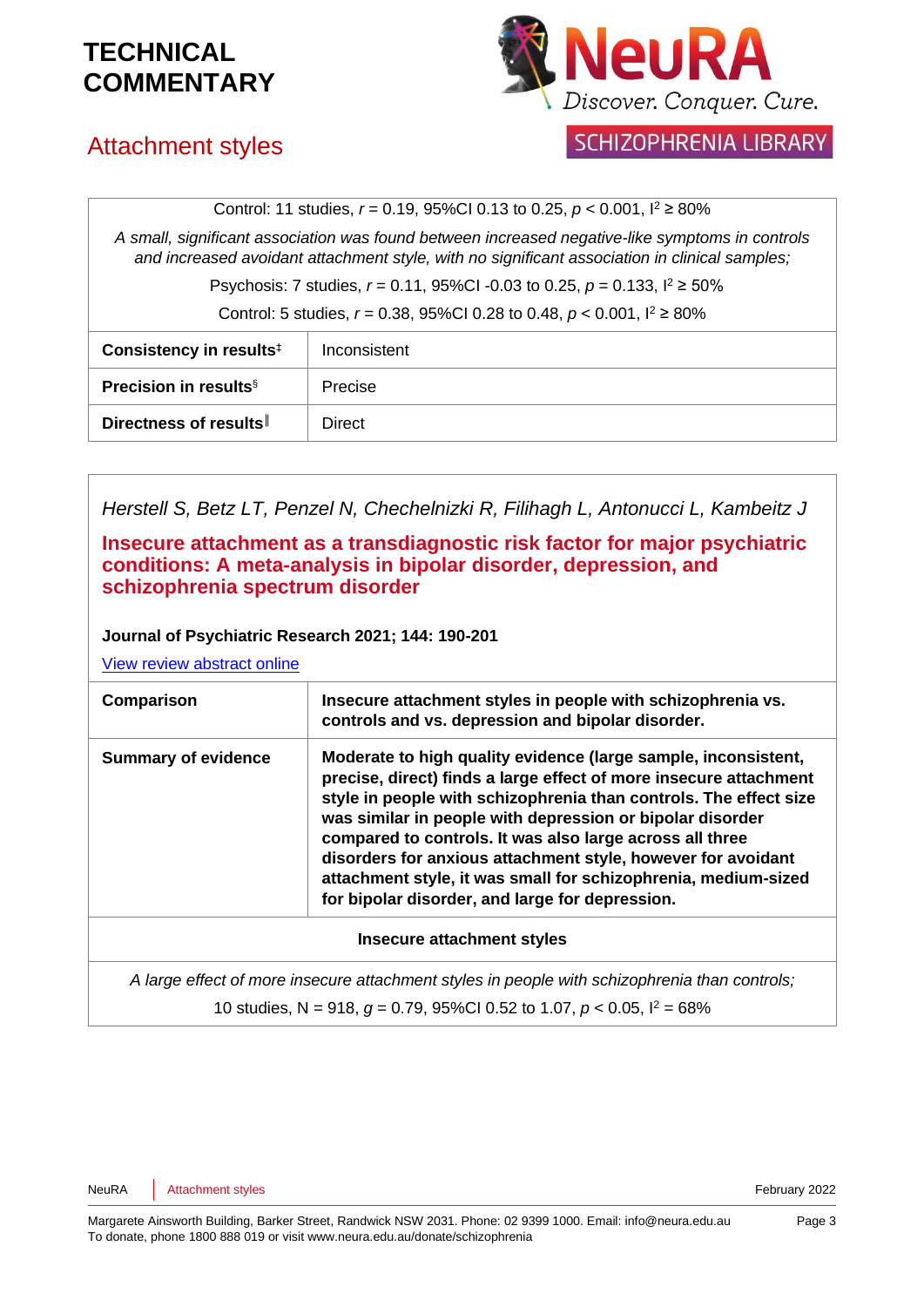

## Attachment styles

**SCHIZOPHRENIA LIBRARY** 

Subgroup analysis found similar effect sizes for insecure attachment style between people with depression vs. controls ( $g = 0.96$ ), and between people with bipolar disorder vs. controls ( $g = 0.89$ ).

People with schizophrenia, depression or bipolar disorder all showed significant, large effects of more anxious attachment style than controls, with similar effect sizes across disorders (schizophrenia  $q = 0.85$ , depression  $q = 0.94$ , bipolar disorder  $q = 1.07$ ).

People with schizophrenia, depression or bipolar disorder all showed significantly more avoidant attachment style than controls, although the effect size for schizophrenia was small and bipolar disorder was medium-sized and depression showed a large effect (schizophrenia *g* = 0.31, depression  $q = 0.83$ , bipolar disorder  $q = 0.50$ ).

There were insufficient studies reporting fearful attachment style for subgroup analyses.

| <b>Consistency in results</b><br>Inconsistent |  |
|-----------------------------------------------|--|
| <b>Precision in results</b><br><b>Precise</b> |  |
| <b>Directness of results</b><br><b>Direct</b> |  |

*van Bussel EMM, Nguyen NHM, Wierdsma AI, van Aken BC, Willems IEMG, Mulder CL*

**Adult Attachment and Personal, Social, and Symptomatic Recovery From Psychosis: Systematic Review and Meta-Analysis** 

#### **Frontiers in Psychiatry 2021; 12: 641642**

[View review abstract online](https://pubmed.ncbi.nlm.nih.gov/33716835/)

| Comparison                 | Relationship between insecure attachment styles and outcomes<br>in people with a psychotic disorder (mostly schizophrenia).                                                                                                                                                                                                                                                                                                                                                                                                                                    |
|----------------------------|----------------------------------------------------------------------------------------------------------------------------------------------------------------------------------------------------------------------------------------------------------------------------------------------------------------------------------------------------------------------------------------------------------------------------------------------------------------------------------------------------------------------------------------------------------------|
| <b>Summary of evidence</b> | Moderate to high quality evidence (large sample, some<br>inconsistency, precise, direct) finds small to medium-sized<br>associations between increased general and positive symptoms<br>and increased anxious and avoidant attachment styles. There<br>was a weak association between negative symptoms and<br>avoidant attachment style and no significant association with<br>anxious attachment style. There were also medium-sized<br>associations between decreased social and personal recovery<br>and increased anxious and avoidant attachment styles. |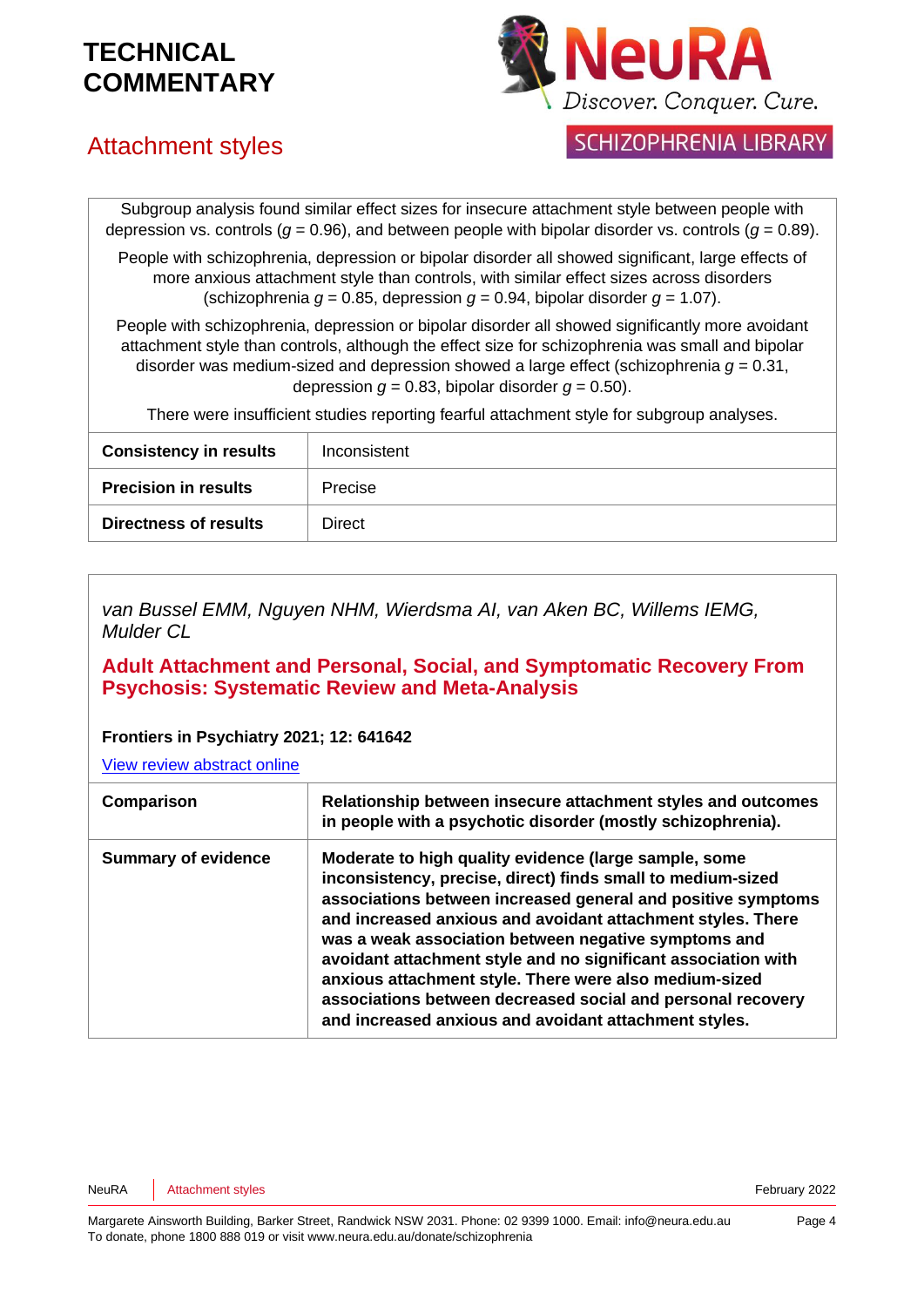# Attachment styles



#### SCHIZOPHRENIA LIBRARY

| Insecure attachment style and symptoms                                                                                                                |                                                                                             |  |
|-------------------------------------------------------------------------------------------------------------------------------------------------------|---------------------------------------------------------------------------------------------|--|
| 28 studies, $N = 2,598$                                                                                                                               |                                                                                             |  |
| Small to medium-sized associations were found between increased general symptoms and<br>increased anxious and avoidant attachment styles;             |                                                                                             |  |
|                                                                                                                                                       | Anxious: 7 studies, $r = 0.28$ , 95%Cl 0.17 to 0.37, $p < 0.001$ , $l^2 = 35\%$             |  |
|                                                                                                                                                       | Avoidant: 7 studies, $r = 0.20$ , 95%Cl 0.11 to 0.29, $p < 0.001$ , $l^2 = 25\%$            |  |
| Small to medium-sized associations were found between increased positive symptoms and<br>increased anxious and avoidant attachment styles;            |                                                                                             |  |
|                                                                                                                                                       | Anxious: 15 studies, $r = 0.24$ , 95%Cl 0.16 to 0.33, $p < 0.001$ , $l^2 = 40\%$            |  |
| Avoidant: 15 studies, $r = 0.20$ , 95%Cl 0.14 to 0.26, $p < 0.05$ , $p < 0.001$ , $l^2 = 9\%$                                                         |                                                                                             |  |
| There was a weak association between negative symptoms and avoidant attachment style and no<br>significant association with anxious attachment style; |                                                                                             |  |
| Anxious: 8 studies, $r = 0.02$ , 95%CI -0.04 to 0.09, $p = 0.477$ , $l^2 = 1\%$                                                                       |                                                                                             |  |
|                                                                                                                                                       | Avoidant: 8 studies, $r = 0.09$ , 95%CI 0.03 to 0.16, $p < 0.05$ , $p = 0.09$ , $l^2 = 1\%$ |  |
| <b>Recovery</b>                                                                                                                                       |                                                                                             |  |
| Medium-sized associations were found between decreased social recovery and increased anxious<br>and avoidant attachment styles;                       |                                                                                             |  |
|                                                                                                                                                       | Anxious: 3 studies, $r = -0.47$ , 95%Cl -0.72 to 0.11, $p = 0.0116$ , $l^2 = 86\%$          |  |
|                                                                                                                                                       | Avoidant: 3 studies, $r = -0.27$ , 95%CI -0.39 to 0.14, $p < 0.001$ , $l^2 = 0$ %           |  |
| Medium-sized associations were found between decreased personal recovery and increased<br>anxious and avoidant attachment styles;                     |                                                                                             |  |
| Anxious: 3 studies, $r = -0.39$ , 95%CI -0.49 to -0.28, $p < 0.001$ , $l^2 = 1\%$                                                                     |                                                                                             |  |
| Avoidant: 3 studies, $r = -0.31$ , 95%Cl -0.42 to -0.20, $p < 0.001$ , $l^2 = 0\%$                                                                    |                                                                                             |  |
| <b>Consistency in results</b>                                                                                                                         | Consistent, apart from social recovery and anxious attachment style.                        |  |
| <b>Precision in results</b>                                                                                                                           | Precise, apart from social recovery and anxious and avoidant<br>attachment style.           |  |
| <b>Directness of results</b>                                                                                                                          | <b>Direct</b>                                                                               |  |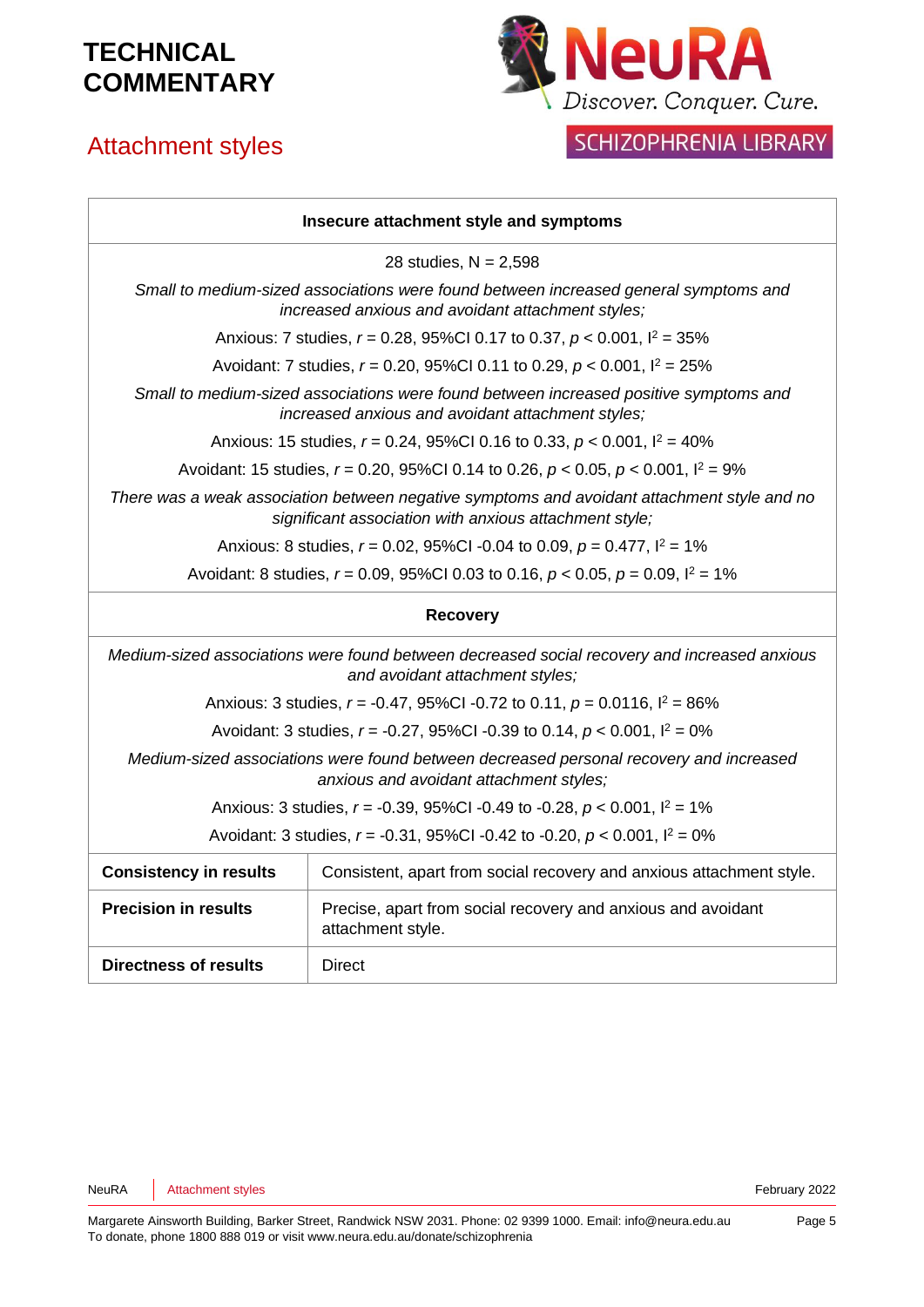#### Attachment styles



**SCHIZOPHRENIA LIBRARY** 

#### Explanation of acronyms

CI = confidence interval,  $d =$  Cohen's  $d$  and  $q =$  Hedges'  $q =$  standardised mean differences,  $l^2 =$ the percentage of the variability in effect estimates that is due to heterogeneity rather than sampling error (chance), N = number of participants,  $p$  = statistical probability of obtaining that result ( $p$  < 0.05 generally regarded as significant),  $Q = Q$  statistic for the test of heterogeneity,  $r =$  correlation coefficient, SMD = standardised mean difference, vs. = versus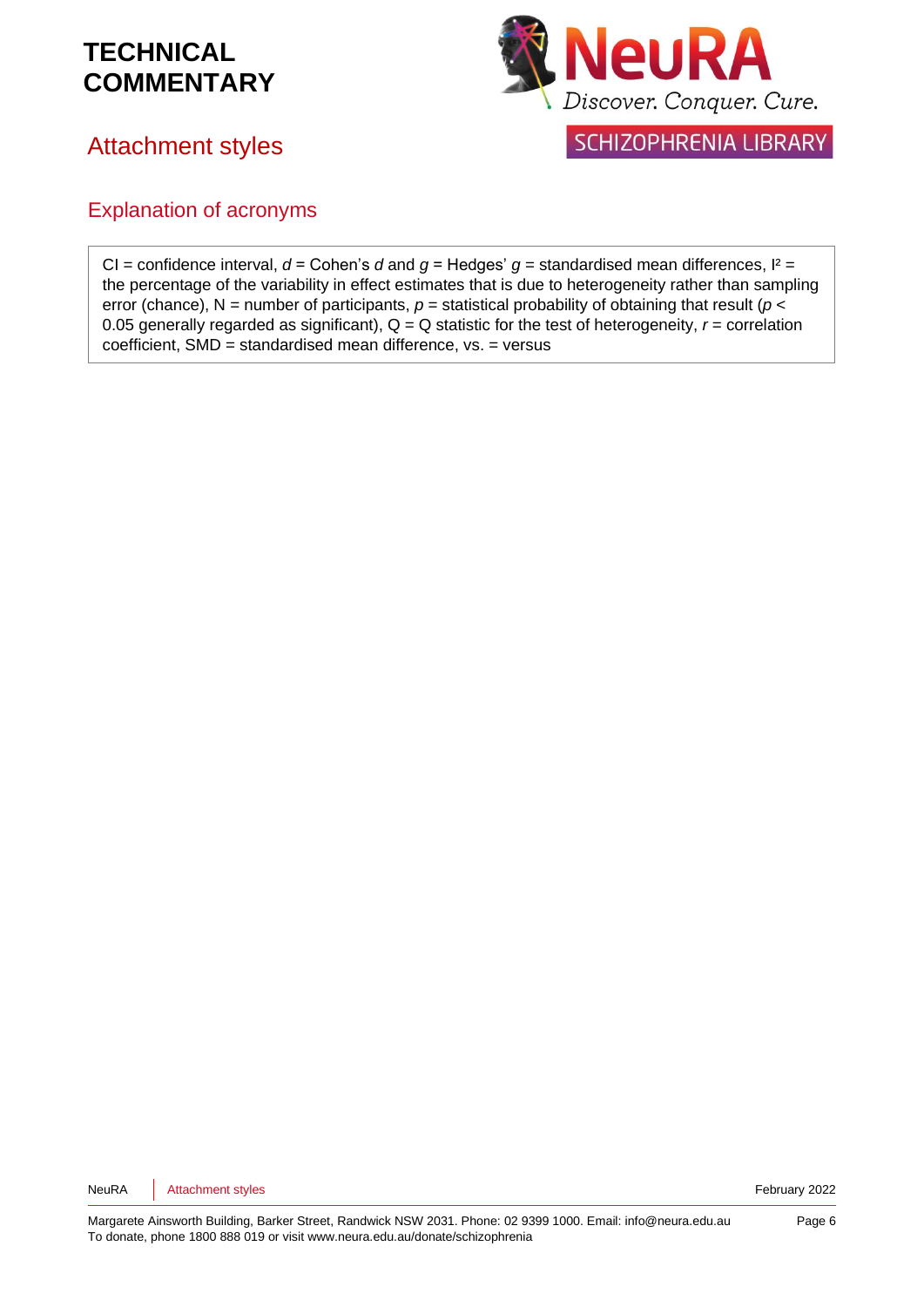#### Attachment styles

#### Explanation of technical terms

- Bias has the potential to affect reviews of both RCT and observational studies. Forms of bias include; reporting bias – selective reporting of results; publication bias - trials that are not formally published tend to show less effect than published trials, further if there are statistically significant differences between groups in a trial, these trial results tend to get published before those of trials without significant differences; language bias – only including English language reports; funding bias - source of funding for the primary research with selective reporting of results within primary studies; outcome variable selection bias; database bias - including reports from some databases and not others; citation bias - preferential citation of authors. Trials can also be subject to bias when evaluators are not blind to treatment condition and selection bias of participants if trial samples are small[.](#page-8-3)<sup>6</sup>
- † Different effect measures are reported by different reviews.

Prevalence refers to how many existing cases there are at a particular point in time. Incidence refers to how many new cases there are per population in a specified time period. Incidence is usually reported as the number of new cases per 100,000 people per year. Alternatively some studies present the number of new cases that have accumulated over several years against a person-years denominator. This denominator is the sum of individual units of time that the persons in the population are at risk of becoming a case. It takes into account the size of the underlying



population sample and its age structure over the duration of observation.

Reliability and validity refers to how accurate the instrument is. Sensitivity is the proportion of actual positives that are correctly identified (100% sensitivity = correct identification of all actual positives) and specificity is the proportion of negatives that are correctly identified (100% specificity = not identifying anyone as positive if they are truly not).

Mean difference scores refer to mean differences between treatment and comparison groups after treatment (or occasionally pre to post treatment) and in a randomised trial there is an assumption that both groups are comparable on this measure prior to treatment. Standardised mean differences are divided by the pooled standard deviation (or the standard deviation of one group when groups are homogenous) that allows results from different scales to be combined and compared. Each study's mean difference is then given a weighting depending on the size of the sample and the variability in the data. Less than 0.4 represents a small effect, around 0.5 a medium effect, and over 0.8 represents a large effe[ct](#page-8-3) $6$ .

Odds ratio (OR) or relative risk (RR) refers to the probability of a reduction  $($   $<$  1) or an increase (> 1) in a particular outcome in a treatment group, or a group exposed to a risk factor, relative to the comparison group. For example, a RR of 0.75 translates to a reduction in risk of an outcome of 25% relative to those not receiving the treatment or not exposed to the risk factor. Conversely, a RR of 1.25 translates to an increased risk of 25% relative to those not receiving treatment or not having been exposed to a risk factor. A RR or OR of 1.00 means there is no difference between groups. A medium effect is considered if RR >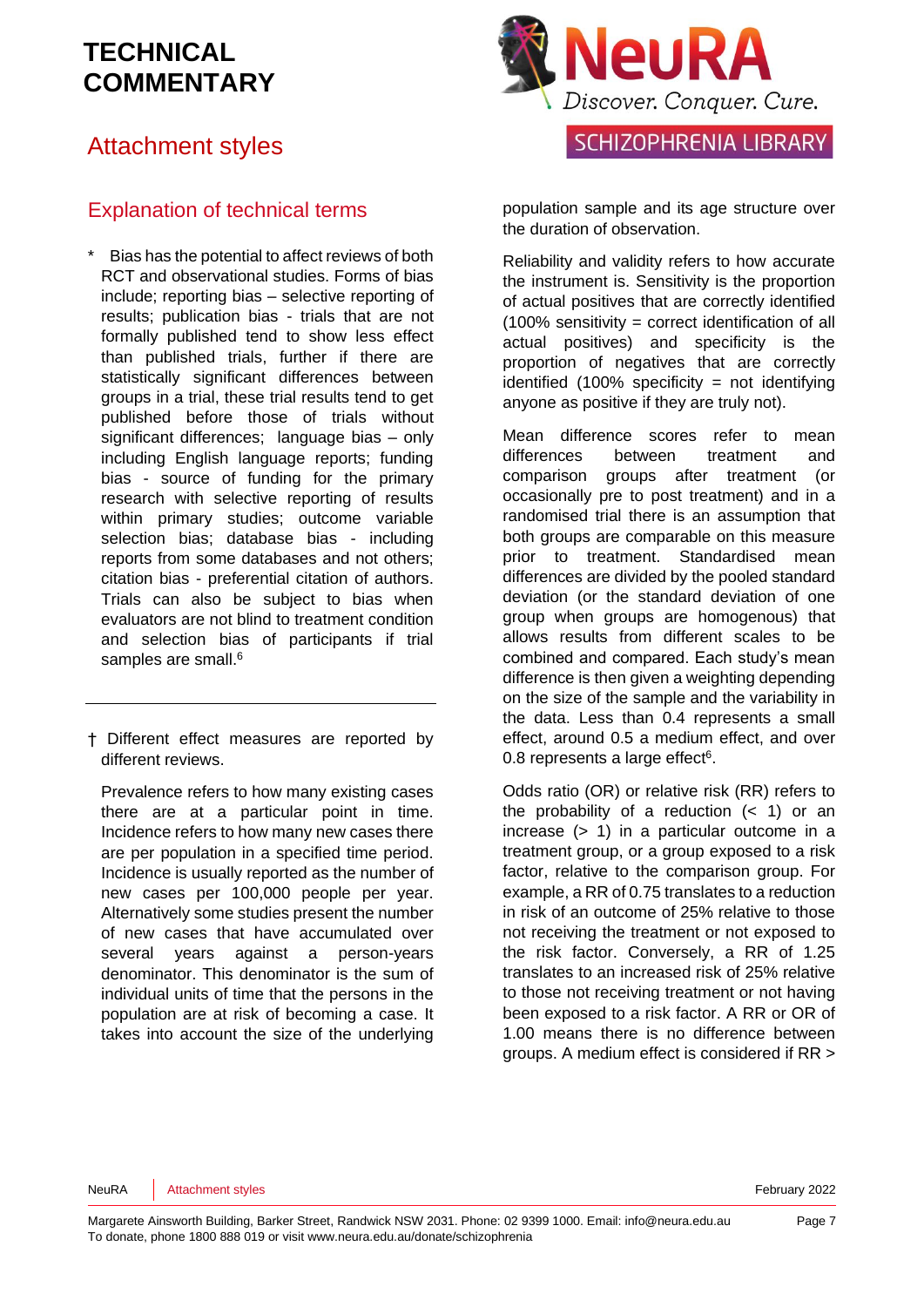#### Attachment styles

[2](#page-8-4) or  $<$  0.5 and a large effect if RR  $>$  5 or  $<$  0.2<sup>7</sup>. lnOR stands for logarithmic OR where a lnOR of 0 shows no difference between groups. Hazard ratios measure the effect of an explanatory variable on the hazard or risk of an event.

Correlation coefficients (eg, r) indicate the strength of association or relationship between variables. They can provide an indirect indication of prediction, but do not confirm causality due to possible and often unforseen confounding variables. An r of 0.10 represents a weak association, 0.25 a medium association and 0.40 and over represents a strong association. Unstandardised (*b*) regression coefficients indicate the average change in the dependent variable associated with a 1 unit change in the independent variable, statistically controlling for the other independent variables. Standardised regression coefficients represent the change being in units of standard deviations to allow comparison across different scales.

‡ Inconsistency refers to differing estimates of effect across studies (i.e. heterogeneity or variability in results) that is not explained by subgroup analyses and therefore reduces confidence in the effect estimate. <sup>12</sup> is the percentage of the variability in effect estimates that is due to heterogeneity rather than sampling error (chance) - 0% to 40%: heterogeneity might not be important, 30% to 60%: may represent moderate heterogeneity, 50% to 90%: may represent considerable heterogeneity and over this is considerable heterogeneity. I² can be calculated from Q (chi-square) for the test of heterogeneity with the following formula[;](#page-8-3)<sup>6</sup>



#### **SCHIZOPHRENIA LIBRARY**

 $I^2 = \left(\frac{Q - df}{Q}\right) \times 100\%$ 

- § Imprecision refers to wide confidence intervals indicating a lack of confidence in the effect estimate. Based on GRADE recommendations, a result for continuous data is considered imprecise if the upper or lower confidence limit crosses an effect size of 0.5 in either direction, and for binary and correlation data, an effect size of 0.25. GRADE also recommends downgrading the evidence when sample size is smaller than 300 (for binary data) and 400 (for continuous data), although for some topics, these criteria should be relaxe[d](#page-8-5)<sup>8</sup>.
- ║ Indirectness of comparison occurs when a comparison of intervention A versus B is not available but A was compared with C and B was compared with C that allows indirect comparisons of the magnitude of effect of A versus B. Indirectness of population, comparator and/or outcome can also occur when the available evidence regarding a particular population, intervention, comparator, or outcome is not available and is therefore inferred from available evidence. These inferred treatment effect sizes are of lower quality than those gained from head-tohead comparisons of A and B.